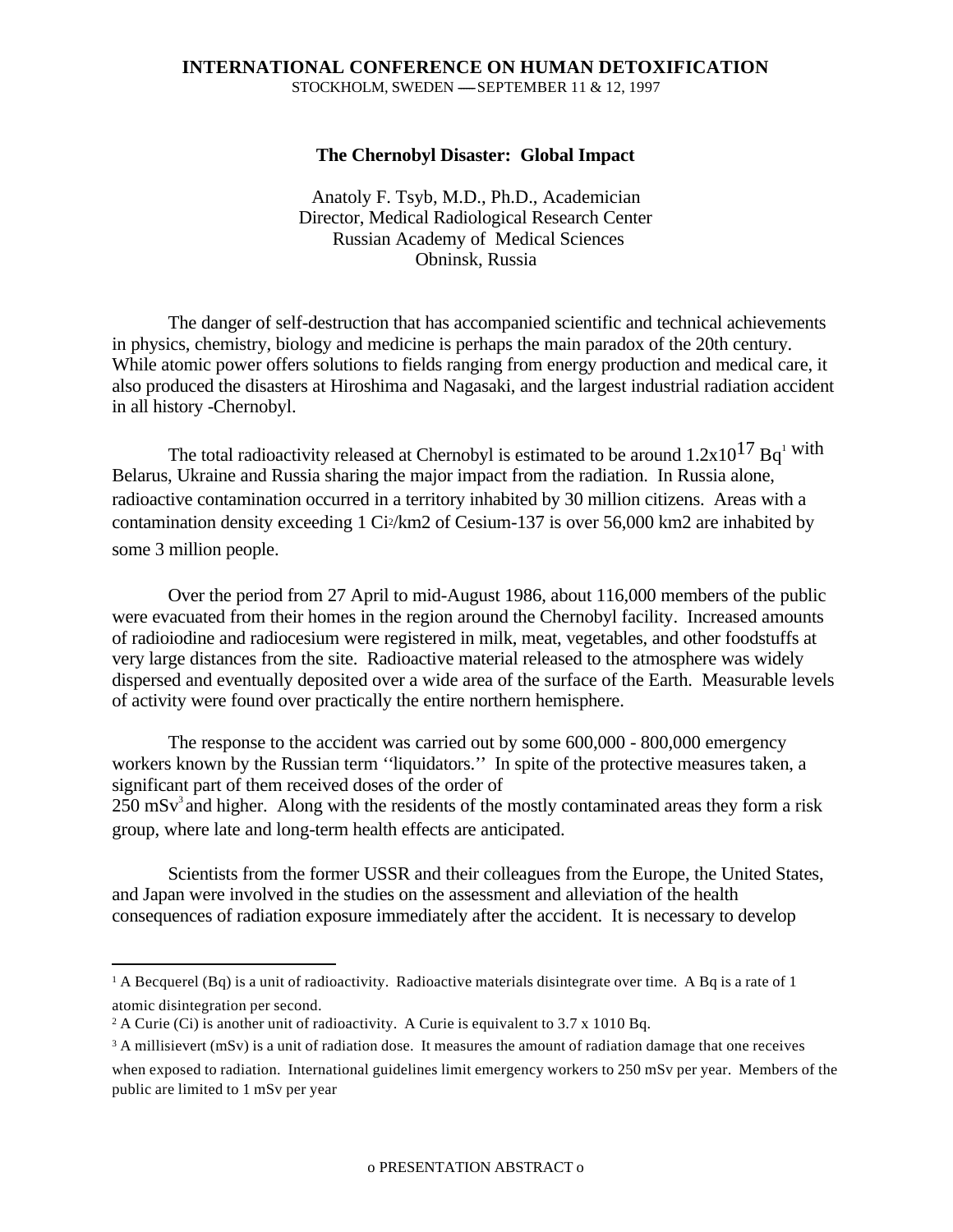## **INTERNATIONAL CONFERENCE ON HUMAN DETOXIFICATION** STOCKHOLM, SWEDEN  $-$ -SEPTEMBER 11 & 12, 1997

measures for protection and rehabilitation of the affected population, as well as to develop a possible course of treatment for future generations.

As a specific feature of the Chernobyl accident, the existence of two main radiological factors in affected population should be considered.

First, the radioiodine released delivered radiation doses to the thyroid gland. Iodine was absorbed into the bloodstream, generally by foodstuff ingestion and also by inhalation from the initial radioactive clouds. This material concentrated and accumulated in the thyroid gland resulting in damage to the gland. These absorbed doses were anticipated to be particularly high as compared with those for other organs, especially in children. The thyroid gland appeared to be a so-called "radioindicator of radiation action" in this period.

Second, the chronic intake of radionuclides, primarily cesium, over a period of many years has resulted in the continuous irradiation of internal organs with low doses. While the effects of these chronic exposures had been extensively studied earlier in animal experiments, this is the first time when science has been faced with the effects of such a vast range of low doses from incorporated radionuclides in man.

Medical consequences of the accident may be classified as follows:

1. Acute radiation effects: A total of 237 occupationally exposed individuals (nuclear plant personnel and fire fighters) were suspected to be suffering from clinical syndromes attributable to radiation exposure and were hospitalized. Acute radiation syndrome was diagnosed in 134 cases. Of these 134 patients, 28 died as a consequence of radiation injuries.

2. Longer term radiation effects: These effects include a highly significant increase in the incidence of thyroid cancer among those persons in the affected areas who were children or adolescents in 1986, and thyroid cancer and leukemia in liquidators.

3. Longer term health effects not directly attributable to radiation exposure: There are flare-ups of chronic diseases, various psychosomatic disorders, suicides and other similar complaints among the exposed populations.

The most pressing areas of investigation, posed by Chernobyl to scientists, can be summarized as follows:

1. epidemiological and clinical studies of long term effects induced by low doses of internal exposure;

2. investigations into the toxicology and pharmokinetics of radionuclides and the development of new methods for their elimination;

3. improved clinical diagnosis and treatment of psychological consequences among the exposed population and emergency workers;

4. countermeasures for radiation protection of the population, including a system of regular examination and medical rehabilitation of persons living on the contaminated territories.